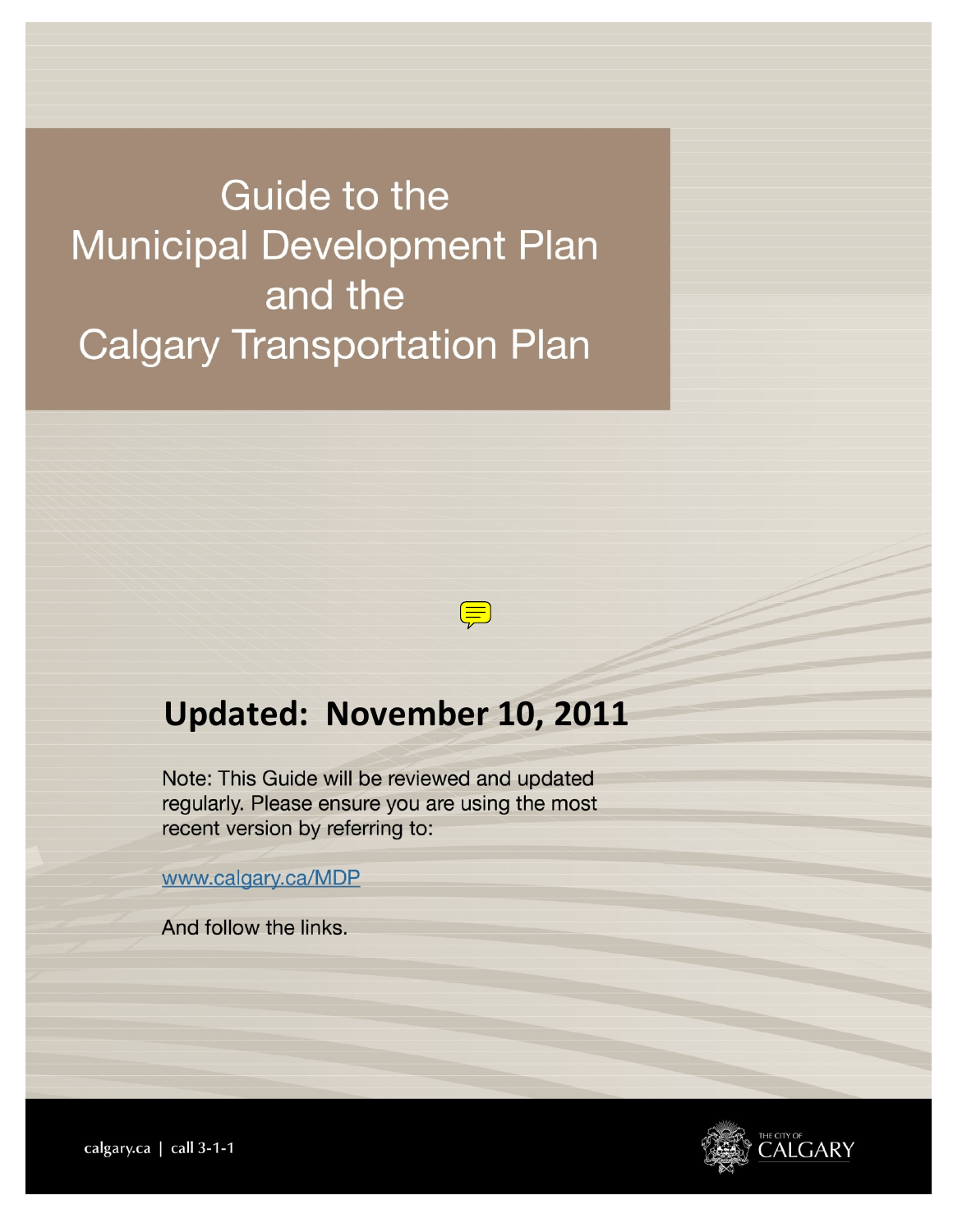## **TABLE OF CONTENTS**

| 1.0 |  |  |  |
|-----|--|--|--|
| 1.1 |  |  |  |
| 1.2 |  |  |  |
| 2.0 |  |  |  |
| 2.1 |  |  |  |
| 2.2 |  |  |  |
| 2.3 |  |  |  |
| 3.0 |  |  |  |
| 3.1 |  |  |  |
| 3.2 |  |  |  |
| 3.3 |  |  |  |
| 4.0 |  |  |  |
|     |  |  |  |
|     |  |  |  |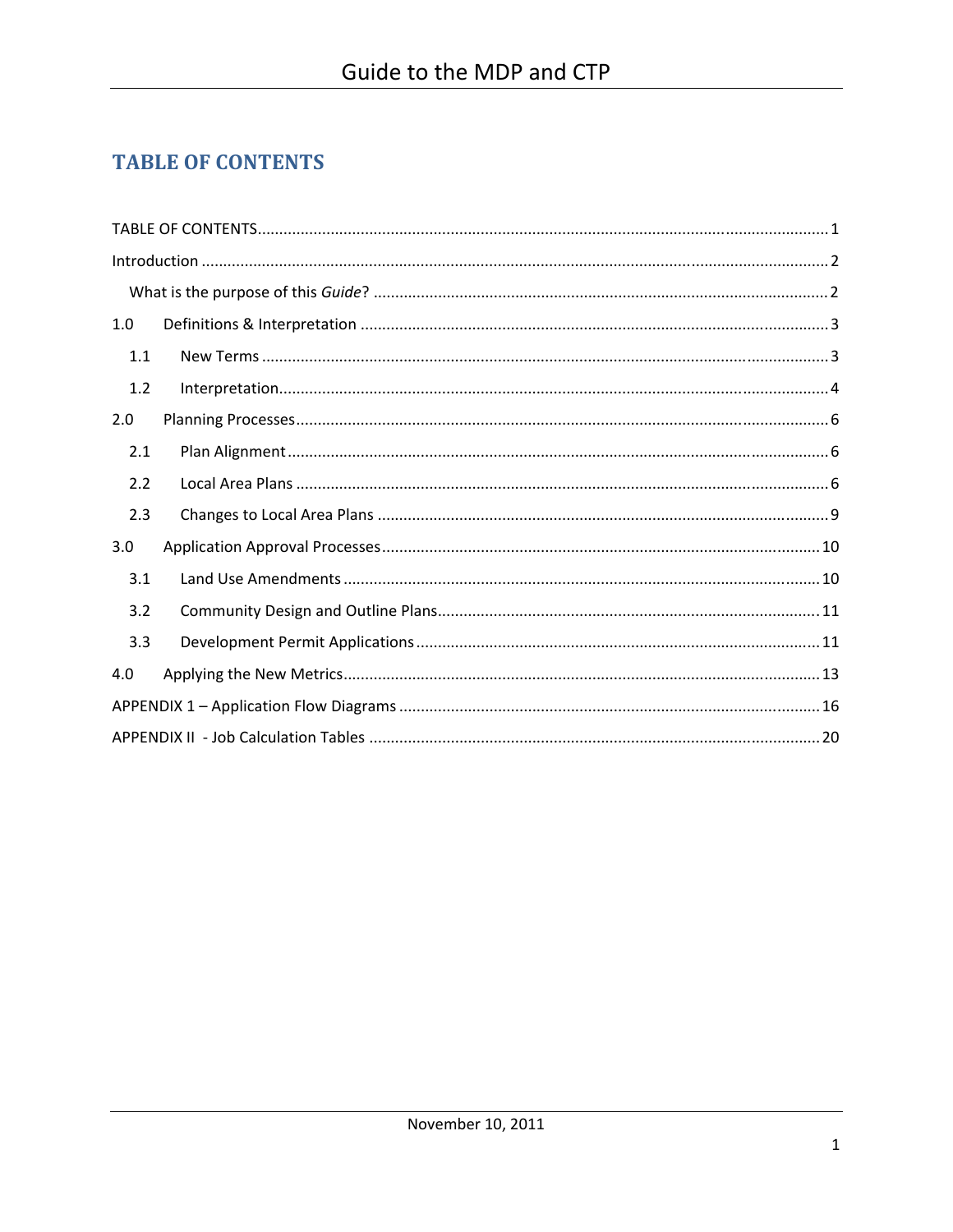## **Introduction**

The *Calgary Municipal Development Plan* (MDP - Bylaw 24P2009) and *Calgary Transportation Plan* (CTP) were approved by City Council on September 28, 2009. Together, these documents provide a long-term strategy for a more sustainable city through the integration of land use and mobility policies. In the past, strategic policy direction has often not been realized due to lack of clarity on how the plans should be implemented, misinterpretations around terms, processes or responsibilities, and even inability to demonstrate how progress is being achieved. The City is aware that the new MDP and CTP will only be successfully implemented if a clear implementation strategy for The City, community and development industry are better clarified and aligned to achieving these long-term plans.

#### **What is the purpose of this** *Guide***?**

This *Guide* has been produced as one part of the overall implementation strategy for the MDP and CTP. IT purpose is to ensure a consistent understanding and application of key components of the plans, as implementation is carried out across various planning processes and applications.

The *Guide* is neither an executive summary nor a highlight package of the MDP and CTP. It does not replace the need for implementers to read both the MDP and CTP and understand the broad spectrum of policies and strategies provided within, and to consider how these policies and strategies can be affected across various planning processes and development scales.

The intent is that this *Guide* must remain relevant and current with implementation processes. To this end, the *Guide* will be reviewed and updated regularly. This will ensure that emerging implementation and interpretation issues are being addressed and made available to both Administration and external users of the MDP and CTP.

This *Guide* is not a location for introducing new City policy and will not be approved by Council. In cases where interpretation, clarification or explanations of procedures are deemed to create new policy direction, amendments to the actual MDP or CTP will be required. This will ensure that the necessary policy clarification has a statutory foundation and that this new direction is approved by City Council.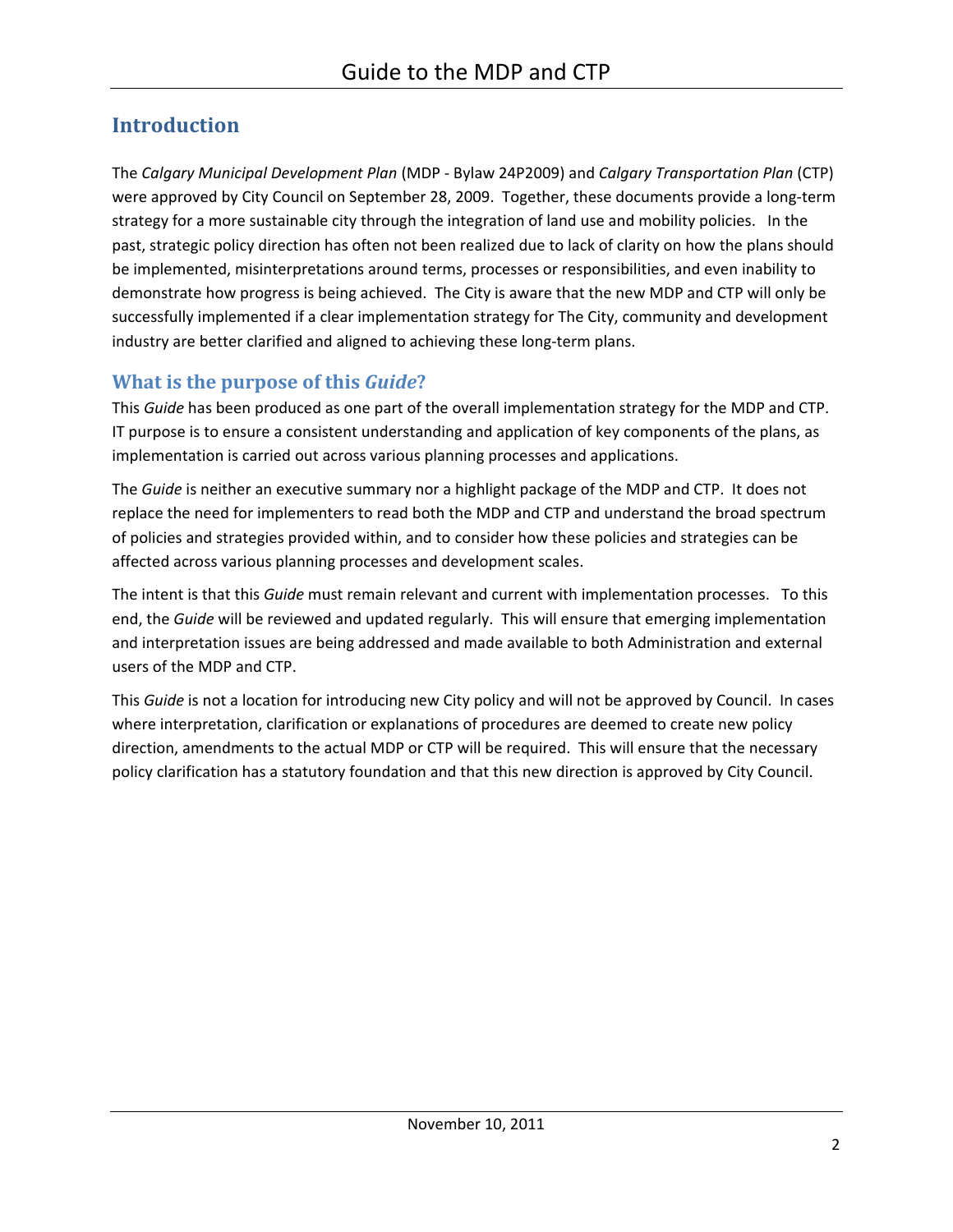### **1.0 Definitions & Interpretation**

#### **1.1 New Terms**

#### **What are the "Core Indicators"?**

The Core Indicators (MDP Section 5.3 and Table 5.2) are broad measures that serve as proxies for more sustainable social, environmental and economic growth for the city as a whole.

The Core Indicators will be used as one tool to evaluate progress being made towards Calgary's longterm land use and mobility goals and to gauge whether The City's planning and investment strategies are achieving the objectives of the MDP and CTP. The Core Indicators are used as a tool for measuring the effectiveness of the MDP and CTP policies spatially, and over time.

#### **What are the "60 Year Targets" and how are they to be used?**

Each of the Core Indicators is accompanied by a 60 Year Target (MDP Section 5.3, Table 5.2) The Targets provide a desired performance outcome for the Core Indicators over 60 years of growth and change. They represent the direction and the degree to which Calgary wishes to move towards being a more sustainable city. The Core Indicators will be measured on a regular basis (3 year cycle) and with change reported on the progress of Calgary's overall growth towards these Targets, as well as change from its 2005 baseline.

 The 60 Year Targets apply to the *city as a whole* and are not appropriate to be applied to individual Local Area Plans or development applications. However, each of these processes may have secondary indicators that will help to demonstrate how the plan or application is moving the city towards its longterm plans.

#### **What are "Secondary Indicators" and how are they to be used?**

The MDP defines secondary indictors as more detailed or finely focused indicators, several of which, when combined may support a Core Indicator. They are used within all planning processes to identify key results that help demonstrate movement towards the city-wide Core Indicator and 60 Year Target. The MDP does not establish targets for Secondary Indicators. (see Section 4.0 below)

#### **What are the "Minimum Intensity Thresholds" and how are they to be used?**

Minimum Intensity Thresholds are identified in MDP (Section 2.2 and Part 3). They establish the minimum level of residential and employment intensity for strategic areas of the city to support public infrastructure investment and the operation of a Primary Transit Network.

These thresholds are established through a Local Area Plan process and apply only to Typologies with minimum intensity thresholds (see MDP Part 3). See also Section 2.2 of this *Guide*.

The Minimum Intensity Thresholds are not to be interpreted or applied as "minimum density" targets for individual sites, land use amendments or development permit applications.

**What is a Local Area Plan?**  See Section 2.2 of this *Guide*.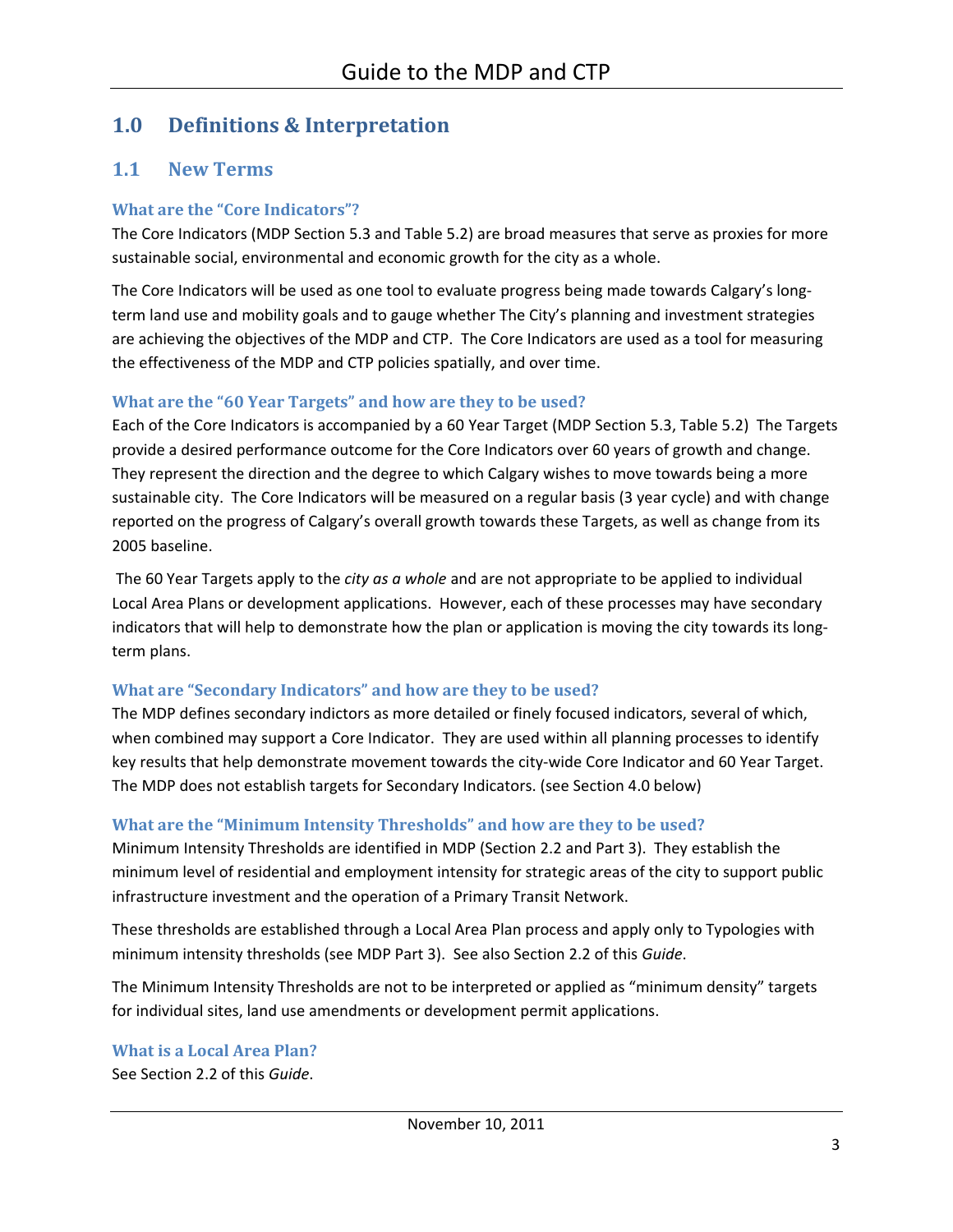#### **Are the Core Indicators, 60 Year Targets and Minimum Intensity Thresholds the only factors used to guide the preparation of plans?**

No. However, they are the indicators that will be measured regularly and reported to Council, Administration and the public as a means to evaluate and assess overall progress towards the goals and objectives of MDP and CTP. The intent is that they will be considered in conjunction with other, qualitative city-wide policies, including MDP Part 2 and 3 and the CTP.

#### **What are "wetland bank sites", as referred to in Policy 2.6.4(q)?**

This policy is referring to the act of "compensation banking", as outlined in the *Calgary Wetland Conservation Plan* (2004). It is one means for The City to mitigate the loss of wetlands caused by urban development, if preservation or restoration of wetland function cannot be achieved. Compensation funds paid for wetland losses are used by The City to acquire and restore wetland habitat outside of an Outline Plan area in order to meet the "No Net Loss" policy.

### **1.2 Interpretation**

#### **How will "Greening the City" policies in MDP Section 2.6 be applied on a local site or application scale?**

The policies in Section 2.6 have been developed to recognize regional, citywide and community level scales of environmental systems and their interconnections with local scales of development. Some of the policies are more applicable at a regional or community scale (e.g., watershed protection, low impact development, community connectivity, etc). Some clearly have relevance at a site and building scale (e.g., green roofs, tree planting, energy in buildings, etc.). The City acknowledges work is required on additional policy, guidelines or standards needed to fully support the MDP. In the interim, the approving authority should report on how a specific development is helping to achieve The City's overall environmental goals and objectives.

#### **How will new interpretation and clarification matters be resolved?**

An MDP/CTP "escalation" process has been established within DBA and Transportation in order to elevate cases of policy interpretation or inconsistent application. Such cases will be identified through a number of internal processes including CPAG implementation, Local Area Plan preparation, growth management processes, or through MDP/CTP Sustainment Committee. They may also arise from external stakeholder groups.

In these cases a maximum 25 day escalation process commences through contact with the Coordinator of Citywide Policy (LUPP) for the MDP or the Manager of Transportation Strategy (TP) for the CTP. These staff are responsible for ensuring the issue is acknowledged, summarized and elevated within 5 business days to the Directors of LUPP and TP for resolution. If resolution is not reached within 10 business days, the issue will be immediately elevated to the GMs of PDA and Transportation, for a decision within 10 business days. Results will be documented and publicized. Follow up direction will also be provided to support implementation processes, update this *Implementation Guide*, and/or to bring forward amendments to the MDP or CTP.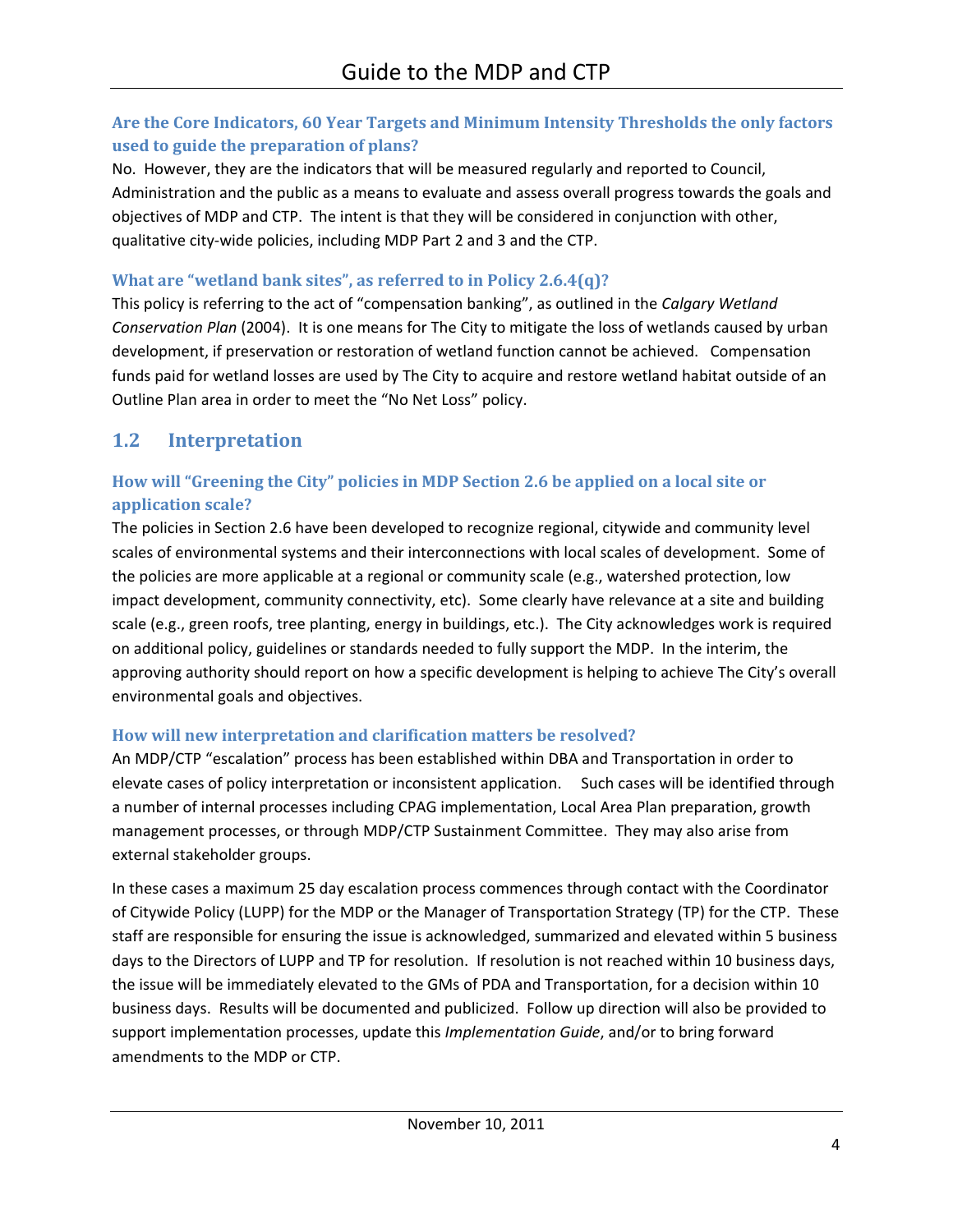The MDP/CTP escalation process is not an alternative to the CPAG escalation process, which is intended to resolve issues regarding an individual planning application.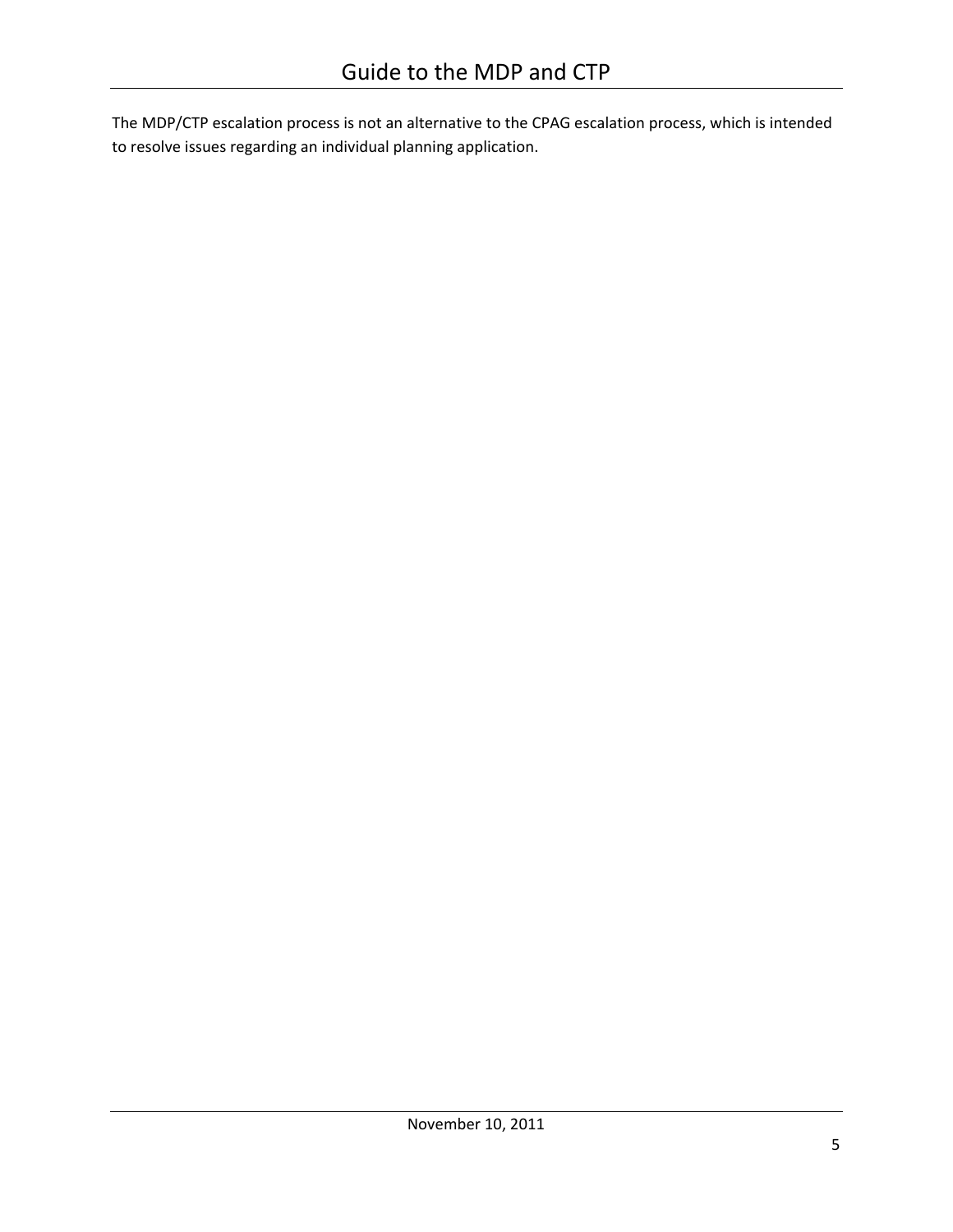### **2.0 Planning Processes**

#### **2.1 Plan Alignment**

#### **How does the MDP align with and inform other policy plans?**

The MDP sets the broad policy framework, while the plans and processes below it implement the strategies within a structure that ensures alignment is achieved. Each stage gets progressively more detailed.



#### **2.2 Local Area Plans**

#### **What is a Local Area Plan (LAP)?**

The MDP introduces the Local Area Plan (LAP) (MDP Part 1.4.4). The LAP is an important implementation tool for applying the MDP and CTP's policies and direction on land use, urban form and transportation to a locally defined geographic area. Local Area Plans include:

- Regional Context Studies (RCS), for either green field or developed areas
- Area Structure Plans (ASP)
- Area Redevelopment Plans (ARP)
- Non-statutory land use studies

#### **What is the process for initiating new Local Area Plans?**

The MDP Part 5 provides the approach The City will take in managing how and where growth occurs in a manner that supports direction of the MDP and CTP. The City recognizes that completing LAPs for the developed areas and new Greenfield communities is critical for setting a local planning framework, identifying public investment needs, and providing certainty to community and developers. As part of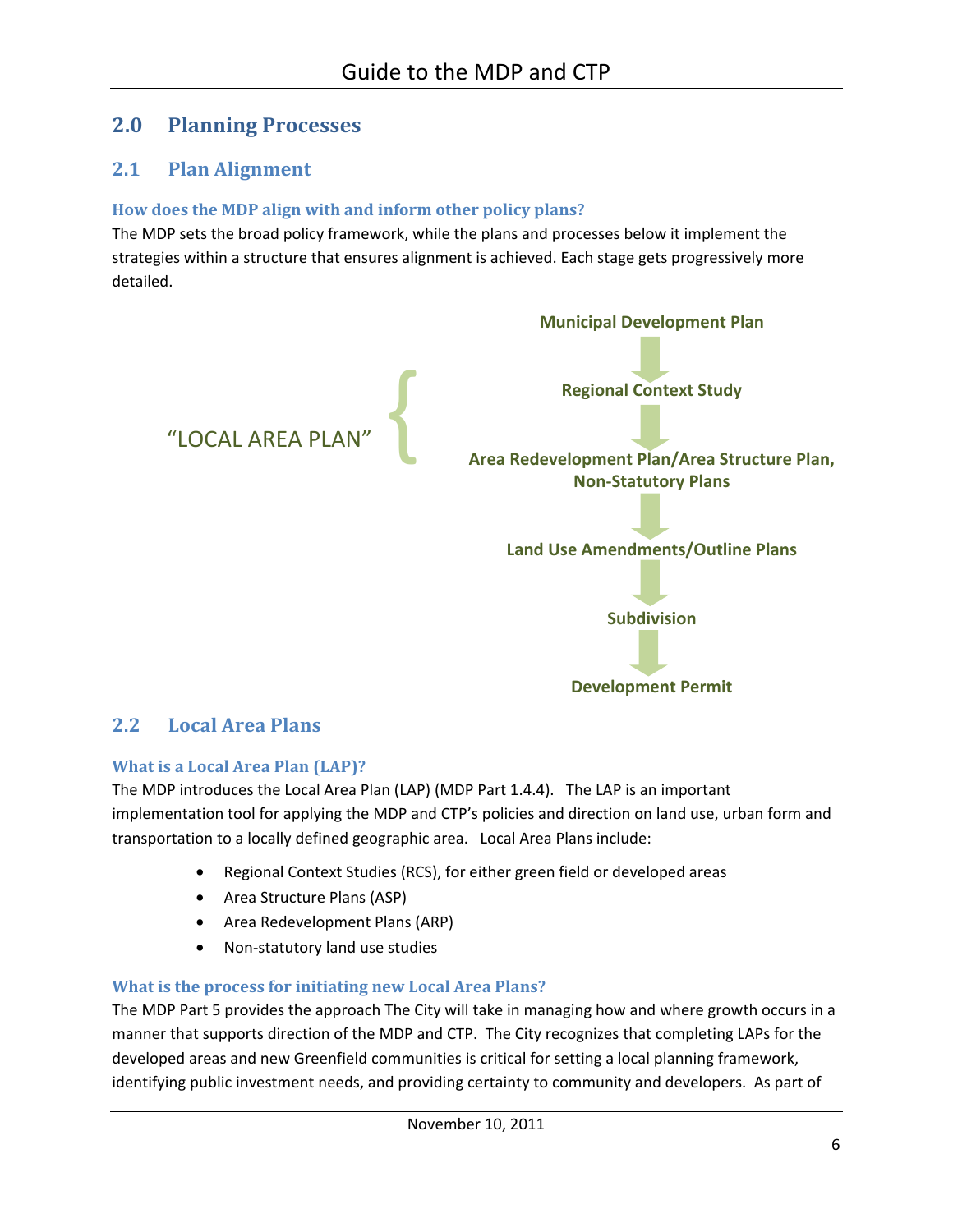future three year business plans, priority areas will be identified and City resources directed towards initiating and completing Local Area Plans (MDP Section 5.2.7). MDP Map 2 is also intended to be amended by Council to reflect the direction of the next three year business plan. Administration is currently establishing criteria to help prioritize new Local Area Plans, in both Greenfield and developed areas.

#### **How are Minimum Intensity Thresholds applied in a Local Area Plan?**

Minimum Intensity Thresholds are applied through the development of a Local Area Plan that includes one or more Typologies with a corresponding Minimum Intensity Threshold policy (see Table 1). Minimum Intensity Thresholds are not applicable outside of a Local Area Plan.

The Minimum Intensity Threshold is applied to the Gross Developable Area of the Local Area Plan, or portion of the LAP that includes the Typology area. This effectively becomes the minimum jobs and population target for that area, though the approved Local Area Plan may surpass that minimum. The planned Thresholds for a Local Area Plan should be reported as population and/or jobs per gross developable hectare.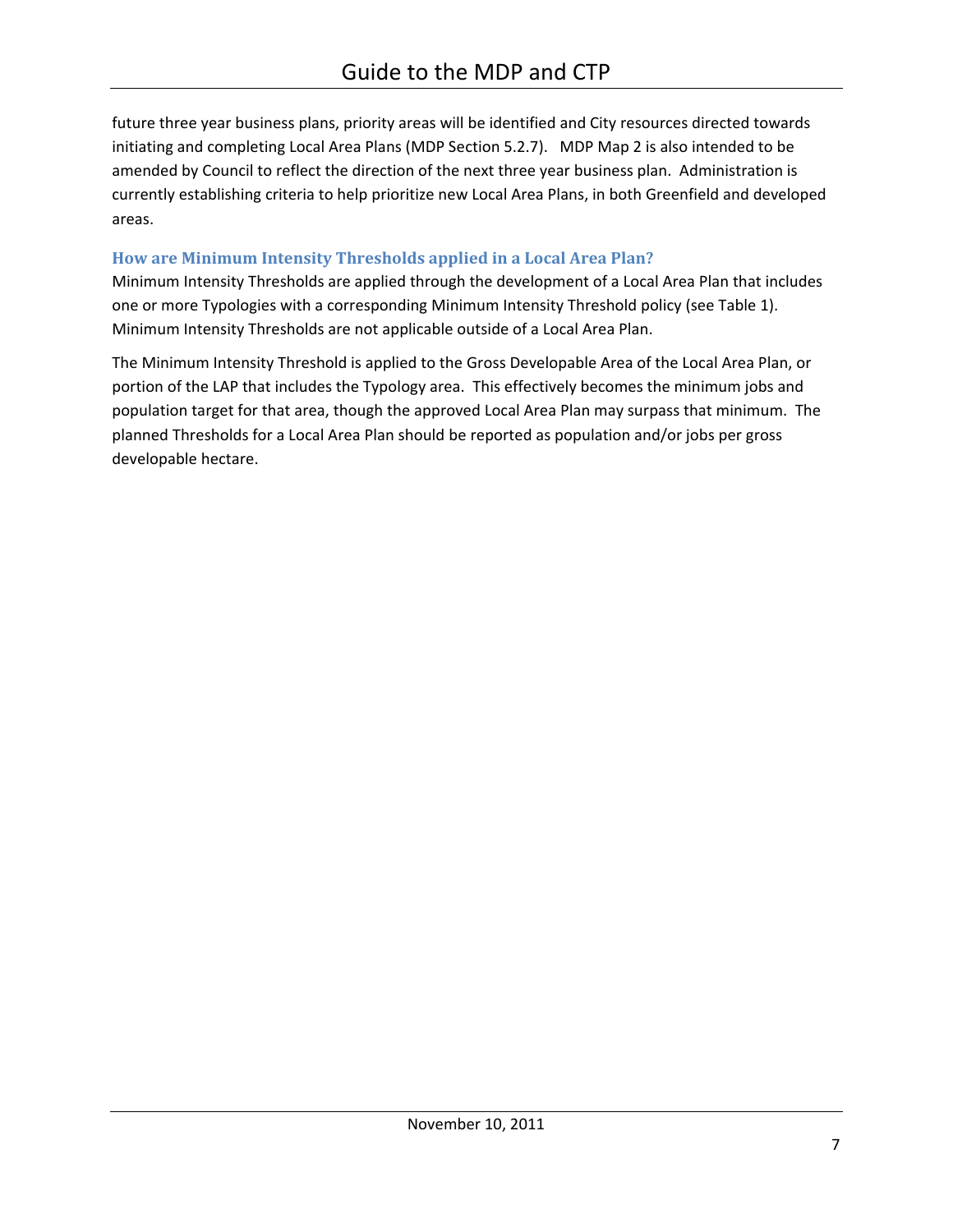# **Table 1: Intensity Thresholds by Typology**

| <b>Typology</b>                                     | <b>Minimum Intensity</b><br><b>Threshold</b>                                                                                     | How is the Typology identified and defined?                                                                                                                                                                                                                                                                                                                                                                                                                                                                                       |
|-----------------------------------------------------|----------------------------------------------------------------------------------------------------------------------------------|-----------------------------------------------------------------------------------------------------------------------------------------------------------------------------------------------------------------------------------------------------------------------------------------------------------------------------------------------------------------------------------------------------------------------------------------------------------------------------------------------------------------------------------|
| <b>Major Activity</b><br><b>Centre (MAC)</b>        | 200 jobs & pop/GDHa                                                                                                              | MAC Location identified through MDP - Map 1, or new greenfield<br>$\bullet$<br>MACs identified in the RCS.<br>Local Area Plan defines the MAC boundary and establishes the planned<br>$\bullet$<br>threshold.                                                                                                                                                                                                                                                                                                                     |
| <b>Community</b><br><b>Activity Centre</b><br>(CAC) | 150 Jobs & pop/GDHa                                                                                                              | CAC location identified through MDP - Map 1, or new greenfield CACs<br>$\bullet$<br>identified in the RCS.<br>Local Area Plan for the CAC (or included as part of community wide<br>$\bullet$<br>LAP) defines the CAC boundary and establishes the planned threshold.                                                                                                                                                                                                                                                             |
| <b>Urban Corridor</b>                               | 200 jobs & pop/GDHa                                                                                                              | Urban Corridor location identified through MDP - Map 1, or new<br>$\bullet$<br>greenfield Urban Corridors identified in the RCS.<br>Local Area Plan for the Urban Corridor (or included as part of a<br>$\bullet$<br>community wide LAP) defines the corridor boundary and establishes<br>the planned threshold.                                                                                                                                                                                                                  |
| <b>Neighbourhood</b><br><b>Corridor</b>             | 100 jobs & pop/GDHa                                                                                                              | Neighbourhood Corridor location identified through MDP - Map 1, or<br>$\bullet$<br>new greenfield Neighbourhood Corridors identified in ASP.<br>Local Area Plan prepared for the Neighbourhood Corridor (or included<br>$\bullet$<br>as part of a community-wide LAP) defines the corridor boundary and<br>establishes the planned threshold.                                                                                                                                                                                     |
| Neighbourhood<br><b>Activity Centre</b><br>(NAC)    | 100 jobs & pop/GDHa                                                                                                              | Location identified as part of a community-wide Local Area Plan, or,<br>$\bullet$<br>Land Use Amendment, or Comprehensive development permit.<br>These processes would define the NAC boundary and establish the<br>$\bullet$<br>planned threshold.                                                                                                                                                                                                                                                                               |
| <b>Future Greenfield</b>                            | 60 jobs & pop/GDHa<br>Local Area Plan must<br>demonstrate how 70<br>jobs & pop/GDHa can<br>be achieved over life<br>of the plan. | General boundary identified through the RCS<br>$\bullet$<br>Local Area Plan (ASP) defines boundary and establishes the planned<br>$\bullet$<br>threshold and general land uses. In calculating the Minimum Intensity<br>Threshold for Future Greenfield Community, calculations also include<br>the following Typologies in the plan area::<br><b>Urban Corridors</b><br>$\circ$<br><b>Neighbourhood Corridors</b><br>$\circ$<br><b>Community Activity Centres</b><br>$\circ$<br><b>Neighbourhood Activity Centres</b><br>$\circ$ |
| Industrial-<br><b>Employee</b><br><b>Intensive</b>  | 100 jobs/GDHa                                                                                                                    | Location identified through MDP, or as part of a Local Area Plan for a<br>$\bullet$<br>broader Industrial area.<br>Local Area Plan prepared for the Employee Intensive Area (or included<br>$\bullet$<br>as part of a broader LAP) defines the corridor boundary and establishes<br>the planned threshold.<br>$\bullet$                                                                                                                                                                                                           |

**See MDP Part 3.0 - Typologies**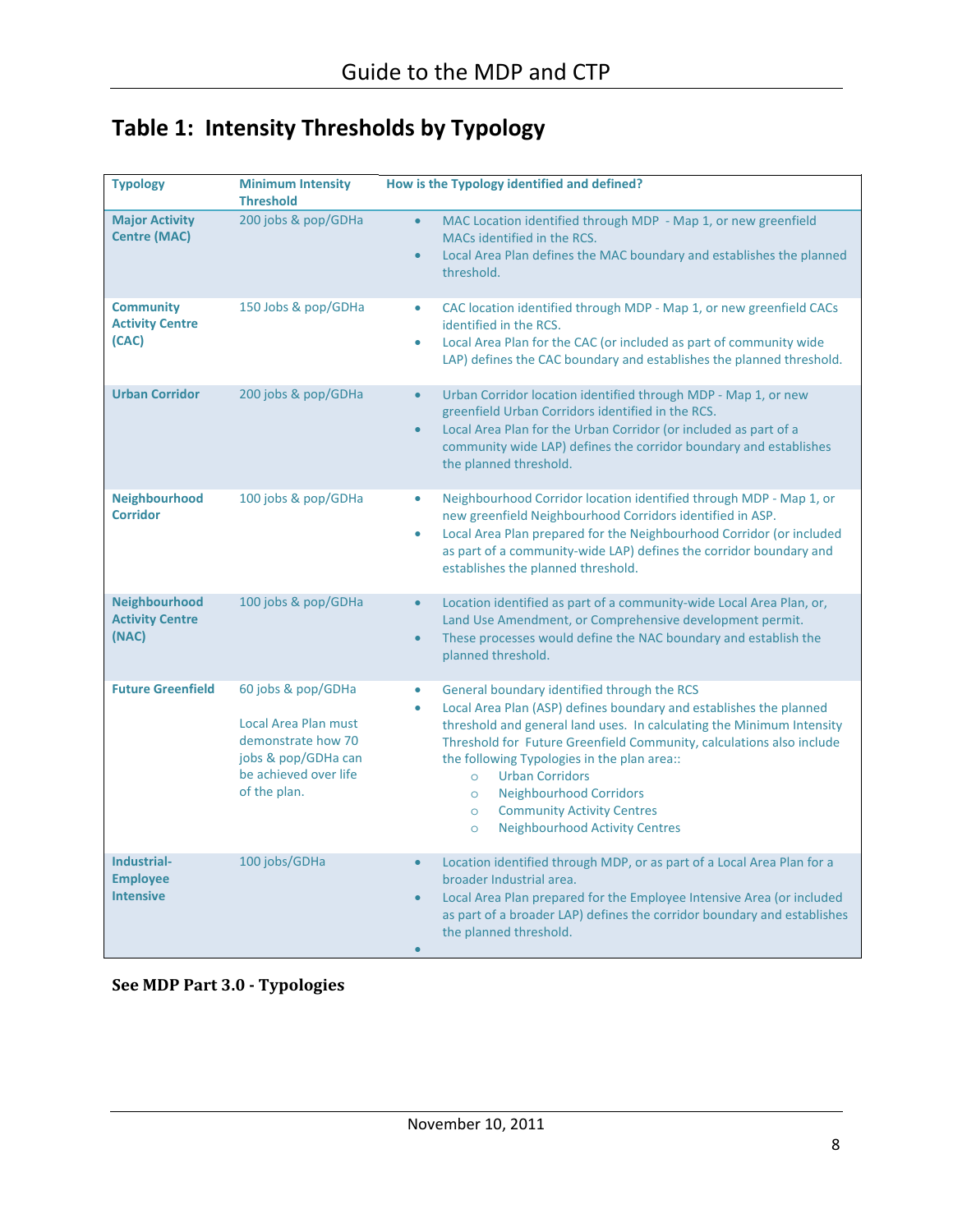#### **2.3 Changes to Local Area Plans**

The MDP recognizes that existing Local Area Plans will continue to provide specific direction to guide local planning decisions, even if their policies are not aligned with those of the MDP and CTP. However, changes to these plans, or the creation of new plans that are consistent with the MDP and CTP, may be considered under the following situations:

#### **When would an application trigger an amendment to an existing Local Area Plan?**

As has been the case in the past, amendments to LAPs may be triggered by a site specific land use application that supports the direction of city policies (including the MDP and CTP) but may not be consistent with the Local Area Plan. Administration, upon consultation with the applicant and the local community, may recommend a LAP amendment go forward in conjunction with the proposed land use amendment. In this case, Administration will need to demonstrate how the LAP amendment is aligned with the MDP, including references to specific policies, indicators or processes.

#### **When would an application trigger the development of a new Local Area Plan?**

In cases where The City is receiving significant land use or development applications within a defined community or Typology area with no LAP, Administration may determine that a new LAP be commenced. This would be done in order to better understand the cumulative impacts of the developments and to provide additional land use, mobility or urban design direction and guide overall development and public investment in the area. Ideally, Administration will be aware of this interest and consider this as part of its overall prioritization of Local Area Planning projects, and includes it within its 3 Year Work Programs.

#### **When would applications trigger major updates to Local Area Plans that are inconsistent with the MDP/CTP?**

The City may receive significant land use or development permit applications that are consistent with the policies of the MDP and CTP, yet, inconsistent with policies or land use patterns for the Local Area Plan. In these cases, Administration, in consultation with the community and other stakeholders, may determine that an existing ARP, design brief, concept plan, etc. be rescinded, in whole or in part, and replaced with a new plan or new sections. Administration would need to review this as part of its overall prioritization of Local Area Plan preparation and bring it forward for Council approval.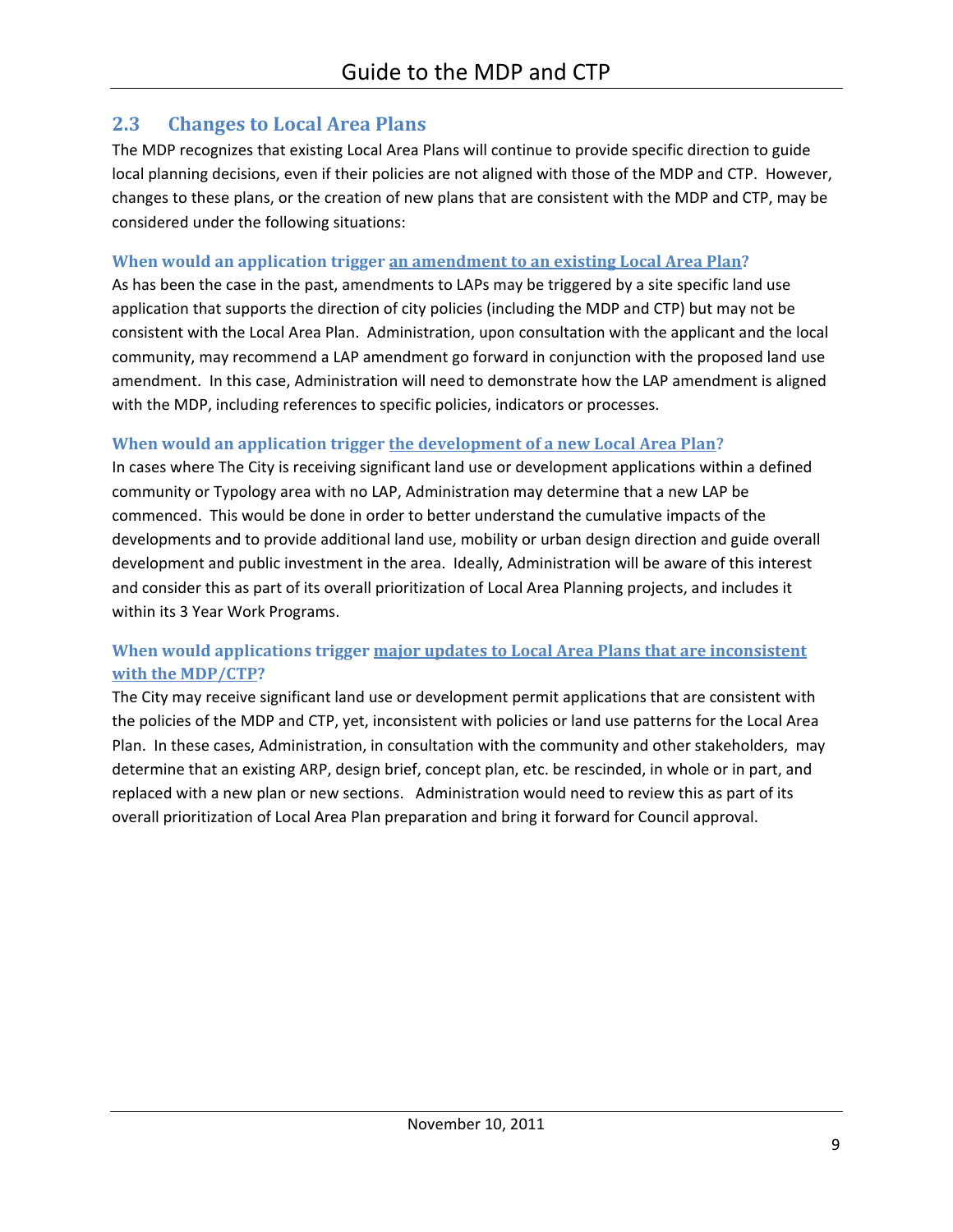### **3.0 Application Approval Processes**

#### **How are the MDP and CTP considered in an application-based process?**

A major step towards implementing the MDP will be through land owner initiated Land Use Amendments, Outline Plans or Development Permit applications. The MDP and CTP should be reviewed for relevant policy input at three main stages of these application processes:

- Pre-application review,
- CPAG team review , and
- Decision report.

Decision flow diagrams (see Appendix 1) are provided below for both the Land Use Amendment/Outline Plan and the Development Permit process, showing each stage and the relevant level of policy input at that stage.

#### **Are the MDP's Core Indicators and 60 Year Targets to be applied to an individual application?**

No. The MDP identifies in part 1.7 and part 5.3 that these city-wide indicators are not to be applied as targets for individual Local Area Plans and Land Use Amendments. Neither are they applicable to Development Permit applications.

#### **Are the MDP's Minimum Intensity Thresholds to be applied to an individual application?**

No. Minimum Intensity Thresholds are not applicable targets for an individual Land Use Amendment or Development Permit application. Local Area Plans will define Typology boundaries and allocate the Minimum Intensity Threshold across the plan's Gross Developable Area. As Minimum Intensity Thresholds are calculated, the values will vary when applied to a net area, especially in redevelopment situations.

#### **3.1 Land Use Amendments**

#### **How is a Land Use Amendment considered for a site within a Local Area Plan?**

In areas where a Local Area Plan exists, the MDP Section 1.4.4 recognizes the existing plan will provide guidance on local development decisions.

In cases where the Local Area Plan and MDP/CTP may not align, opportunities should be identified early on to determine interest in a more appropriate Land Use District that benefits both the applicant and community, and better aligns with the policy direction of the MDP/CTP. This may also require an amendment to the existing LAP.

#### **Can a Land Use Amendment and Development Permit applications be considered if there is no Local Area Plan in place?**

Yes, there will be cases where a site lies within a Typology identified on MDP yet there is no Local Area Plan.

**Land Use Amendment** applications will be reviewed in consideration of the applicant's interests, the broader policies of the MDP (Part 2), the land use, mobility and design policies for the relevant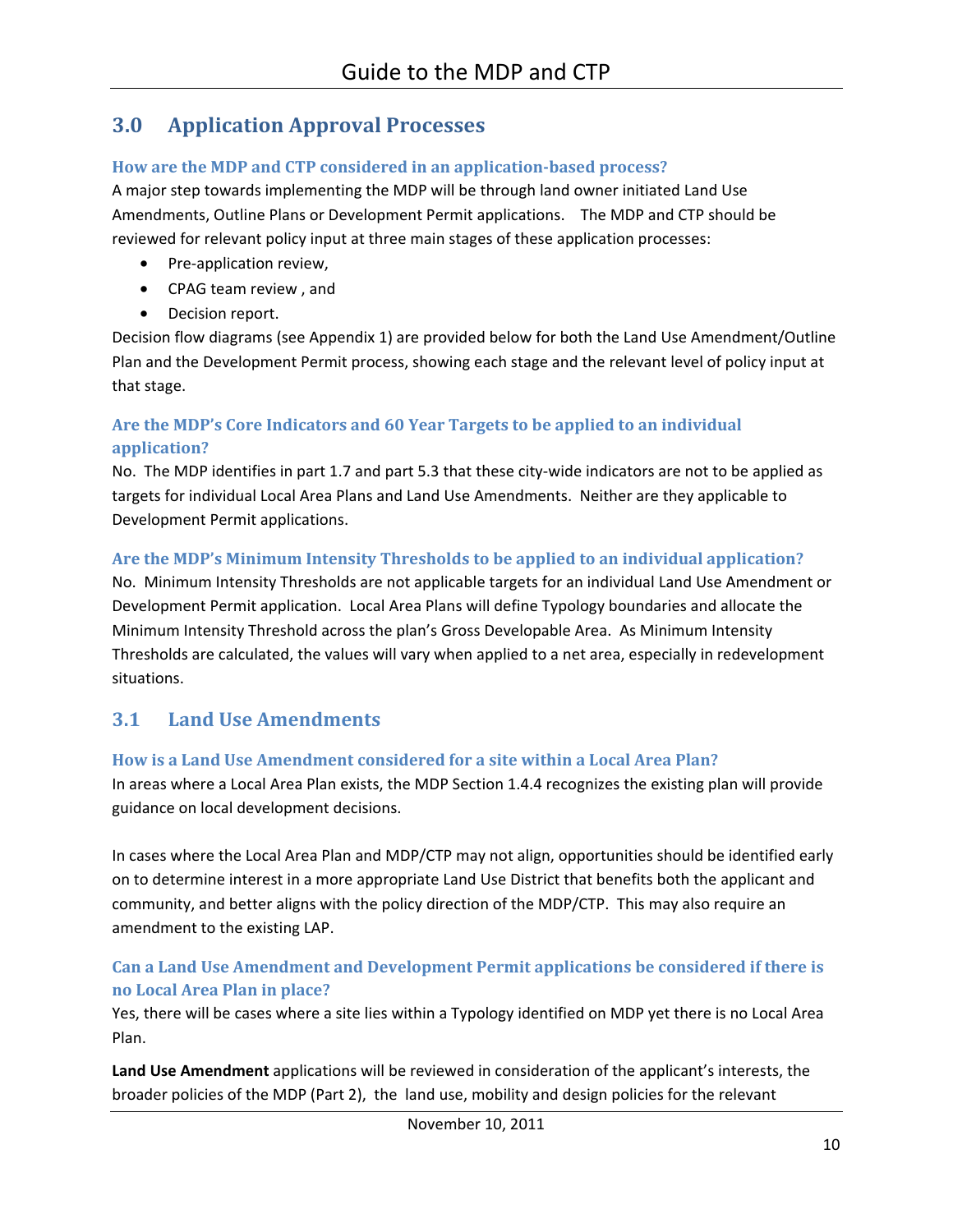Typology as outlined in Part 3 (excluding the Minimum Intensity Threshold), as well an assessment of the site and local context, including community input.

**Development Permit** applications will be reviewed in consideration of the applicant's interests and the existing Land Use District. In cases where discretion is applied, Administration will consider the broader policies of the MDP (Part 2), the land use, mobility and design policies for the relevant Typology as outlined in Part 3 (excluding the Minimum Intensity Threshold), as well an assessment of the site and local context, including community input.

Administration reporting on applications of this nature should clearly identify how the MDP and CTP were considered in making a decision. Reference to key policies, reporting of secondary indicators that can help demonstrate alignment should also be presented to assist the Approving Authority.

# **3.2 Community Design and Outline Plans**

#### **How will "complete streets" and "local transportation connectivity" policies be implemented?**

Complete streets and local transportation connectivity policies are presented within MDP Part 2.5, with specific policies within CTP Part 3. These policies will be used at the Local Area Plan stage and at community design (Outline Plan and Subdivision) stages to support details around elements such as open space network, land use and density distribution, and public systems (streets, parks, utility lots, etc). Specific direction to guide community design through an Outline Plan should ideally be contained within respective Local Area Plans. In cases where there is no Local Area Plan, the policies of the MDP and CTP should be used to guide land use and design solutions brought forward through the Outline Plan.

A measure of street and active mode connectivity must be reported at the Outline Plan stage for all outline plans in Future Greenfield communities and Activity Centres. All other outline plans should also demonstrate connectivity. The City is currently developing a preferred method for calculating connectivity. Stakeholders will be engaged prior to finalizing "Connectivity Guidelines".

Outline Plans should also indicate where "complete street" elements are being applied. Existing development agreements will remain valid. However, applicants are encouraged to submit designs where complete street elements are being proposed in the interim, and City staff will work with applicants to facilitate the development of complete street elements that meet the goals of the CTP. The complete street implementation program is currently being developed, and stakeholders will be involved in the development of new standards and agreements as part of this process.

## **3.3 Development Permit Applications**

#### **How will applications for Permitted Uses be informed by the MDP and CTP?**

In cases where a use is a Permitted Use under the Land Use District, and meets all relevant development requirements, an approval for a Development Permit (DP) is given. As has been the case in the past, Administration will identify early in the application process key MDP or CTP objectives that are relevant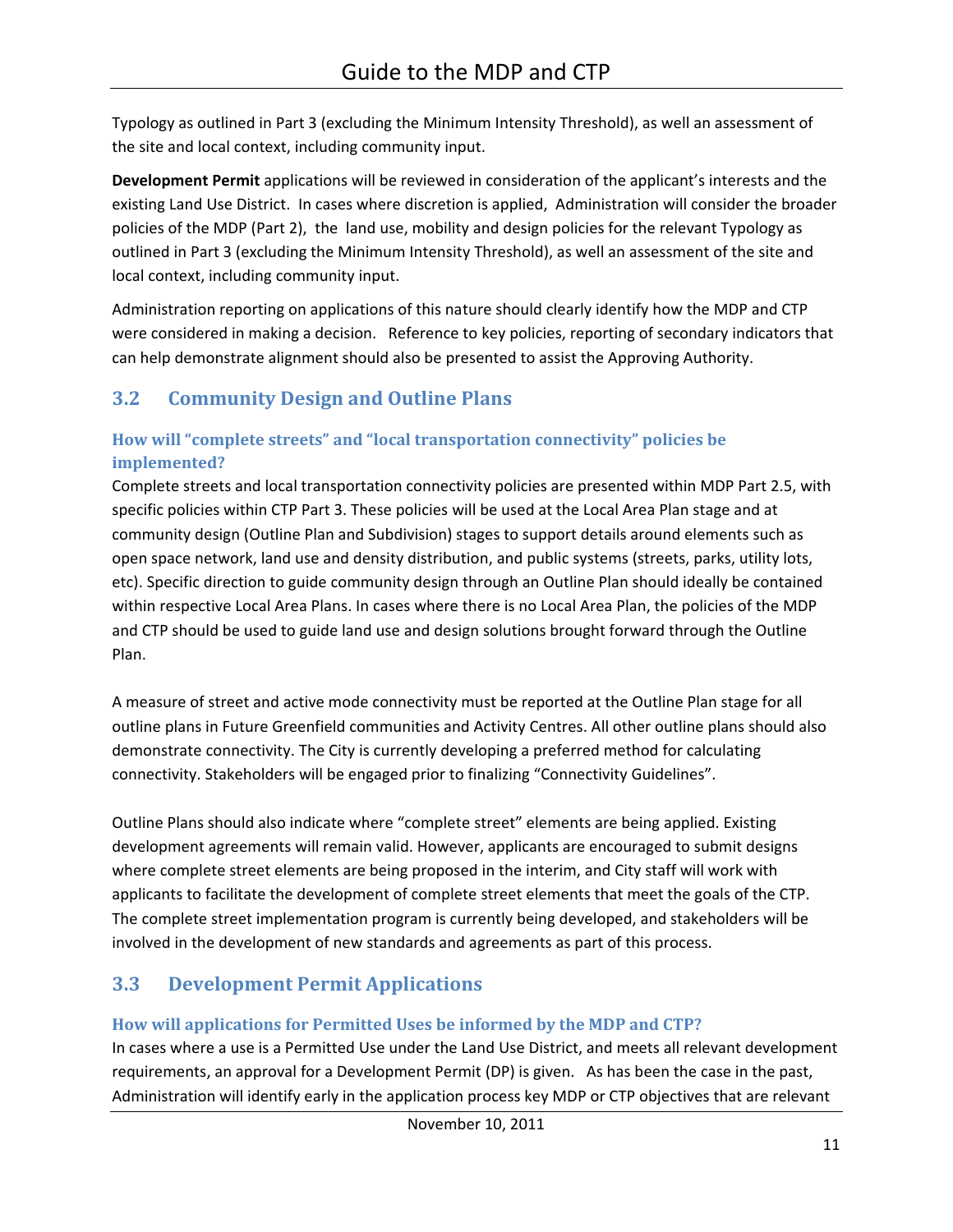to the site and application. The applicant may be asked, but is not obligated to consider amending the application in a manner that is mutually beneficial and consistent with the MDP and CTP.

#### **How will the MDP and CTP be used for Discretionary Use applications?**

Although many of the MDP policies are strategic or high level, The MDP (Section 1.4.7) recognizes that some land use, mobility and urban design policies are relevant at the Development Permit scale. Calgary's Land Use Bylaw (Bylaw 1P2007), directs that the Approving Authority must take into account other plans and policies affecting the site, which would include the MDP, Local Area Plans and design guidelines. The city-wide policies in the MDP Part 2 and Typology policies in MDP Part 3 will be referenced to guide this use of discretion, with early input on key issues of alignment provided to the applicant through initial discussions and review of the application.

In reporting on its decisions, Administration should support its decision by referencing key policies used to inform its discretion and demonstrate to the Approving Authority how the decision is moving in the directions envisioned by the MDP and CTP.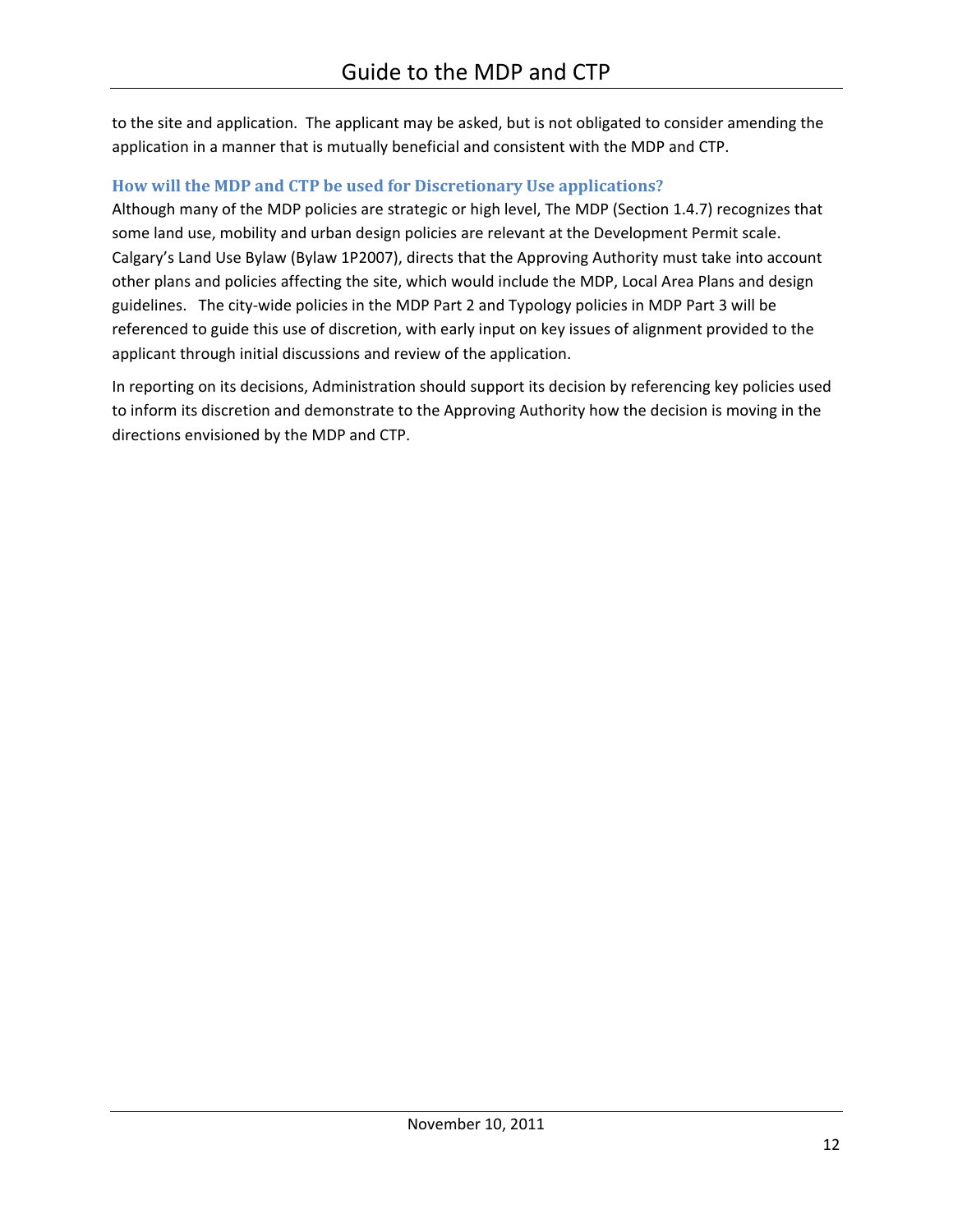### **4.0 Applying the New Metrics**

#### **How will Gross Developable Area (GDA) be calculated?**

Gross Developable Area (GDA) is determined by taking the Total Area for a given Local Area Plan and subtracting all "non-developable" land. For the purposes of calculating GDA for Local Area Plan, "nondevelopable" areas include:

- environmental reserve (ER) and Provincial, regional and citywide conservation areas that will remain in a natural state
- provincial highways, freeways, expressways
- heavy rail rights-of-way
- Other non-developable areas Lands that will remain as permanent, non-developed areas over the life of a plan (e.g. cemeteries, landfills, utility rights of way, exclusive rights-of way for Primary Transit Network, and regional stormwater management complexes that benefit multiple communities).

Determination of GDA of a Local Area Plan and calculation of the Minimum Intensity Threshold will occur at the time of defining the planning objectives, as per MDP Policy 3.1.1, and in the event of misinterpretation or disagreement, will be adjudicated through the Escalation Process (see 1.2 above).

#### **How will the Intensity Thresholds of Activity Centres and Corridors in existing areas be accommodated?**

In many cases, the strategic areas for intensification (Activity Centres and Corridors) will not redevelop all at once. The intensity thresholds represent a population and job goal for a planning area, to be achieved over time as markets change and public infrastructure is made available. The planning and approvals structure and hierarchy of processes will be aligned to ensure that this objective is clearly communicated and facilitated over time.

The **Local Area Plan** (usually an ARP) will establish the long-term vision and plan for an area, and include consideration of the citywide policies in MDP Part 2, Typologies (MDP Part 3) and the CTP. It will provide clear land use, development, mobility and public systems policies to encourage this to occur. The Local Area Plan will also establish the planned Intensity Threshold for the area, identify locations for long-term infilling or redevelopment and provide strategies around how and when public investment will support this intensification. Any trade-offs between achieving the Minimum Intensity Thresholds for Typologies (MDP Part 3) and achieving other community objectives will need to be weighed through the Local Area Plan process, with any trade-offs reported to Council through the approving report.

**Land Use Amendments** will ensure that appropriate Land Use Districts are in place to allow for ultimate urban forms to occur, yet accommodate initial development stages.

**Subdivision** processes will demonstrate how new lot, block and street patterns and other public systems will accommodate the future development potential envisioned in the Local Area Plan.

**Development Permit** applications may need to provide additional detail to demonstrate how initial development respects the long-term redevelopment potential of a site. For development permit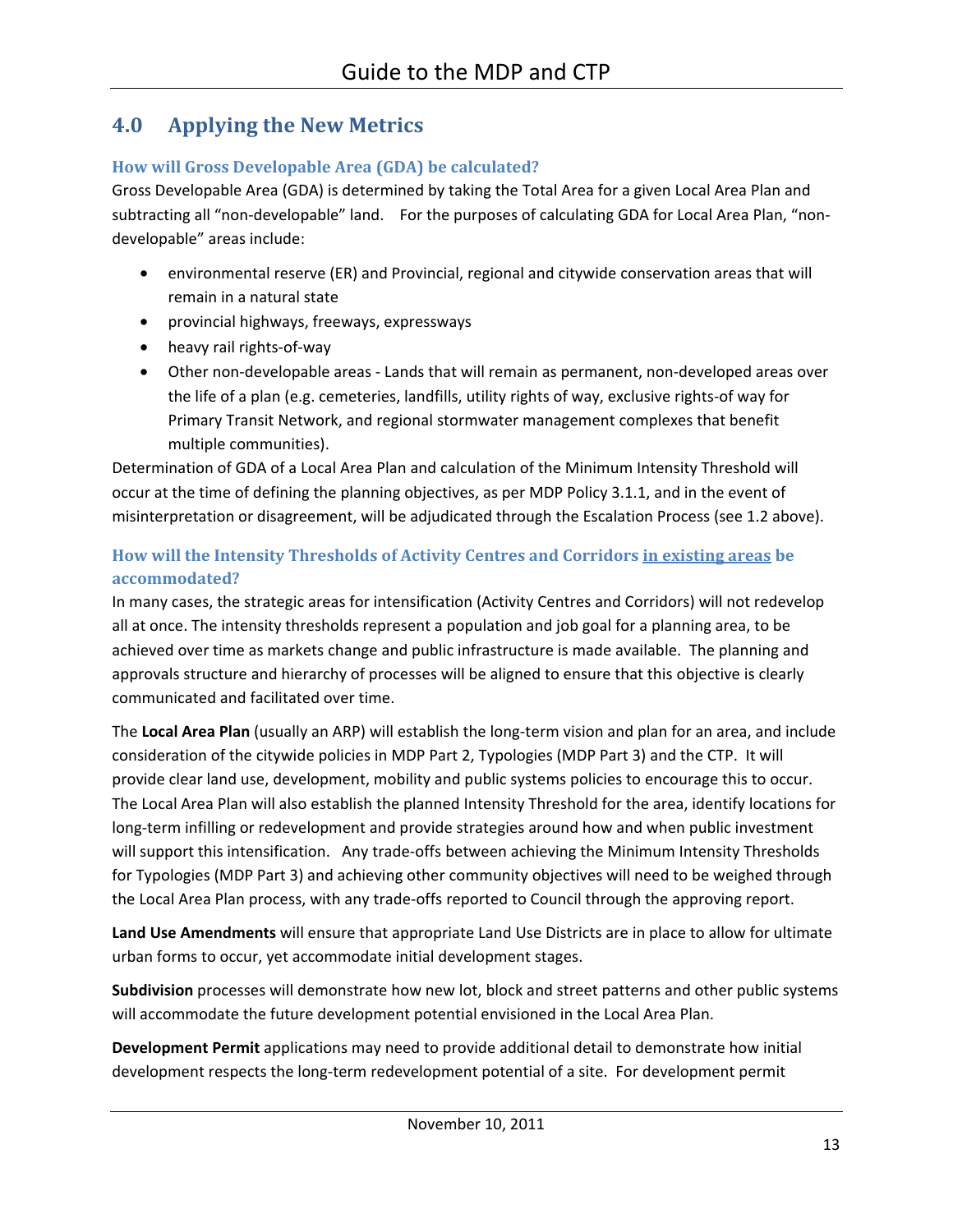applications for partial redevelopment of a larger site, applicants may be asked to demonstrate how infilling of the balance of the site can occur (e.g. concept plan or shadow site plan).

**How will the Future Greenfield Area Intensity Threshold be applied in Area Structure Plans?**  Future Greenfield Areas (MDP Policy 3.6.2(c)) provides for an evolution of intensity from a minimum of 60 people and jobs/GDHa to 70 people and jobs/GDHa, over the life of the plan.

New community ASPs will assume that the minimum 60 people and jobs/GDHa is achieved through initial development. The ASP will also need to show how future intensification is being planned for, where that intensification can occur, and plan for the ability of the community to evolve from 60 to at least 70 people and jobs/GDHa through successive infilling or redevelopment. The ASP may also outline strategies to ensure that potential to intensify is retained over time, by providing direction to subsequent Outline Plan, Land Use and Development Permit processes.

The ASP process will need to ensure that other policy objectives of Part 2 of the MDP (e.g. complete community, environmental, social, economic) are considered within the plan. Any trade-offs between achieving the minimum Intensity Thresholds for an ASP area and achieving these other community objectives will need to be weighed through the ASP process, with any trade-offs reported to Council through the ASP Bylaw report.

#### **How are the regional versus local retail policies and targets in MDP Part 4.1 going to be applied?**

The MDP (Policies 4.1 and 4.2) provides an overall direction for a citywide retail structure that includes both regional retail and retail serving local needs.

The City will use these policies and the suggested retail proportions in Table 4-1 as it undertakes planning for Activity Centers, Corridors, Developing Residential Areas and Industrial Areas. The intent is that this information will be updated regularly to provide better baseline information on existing retail inventories. It will allow The City to provide better citywide and sector assessments on demand and impacts of new retail being proposed. These policies are applicable at the Local Area Plan (ASP, ARP) stage where new retail is being considered, as well as for land use amendments for regional scale commercial land uses.

The suggested retail proportions in MDP Table4- 1 will not be used to assess Development Permits for retail sites that have already received land use approval.

#### **How will "secondary indicators" be used to help report on MDP alignment at other planning scales and applications?**

There are many different types of analysis undertaken by The City on intensity-related issues. Table 2 (below) is intended to help clarify the various approaches and where the Minimum Intensity Thresholds contained within the MDP apply. The Table also identifies other indicators that may be used to report how a particular process or application is moving Calgary in the direction of the MDP/CTP.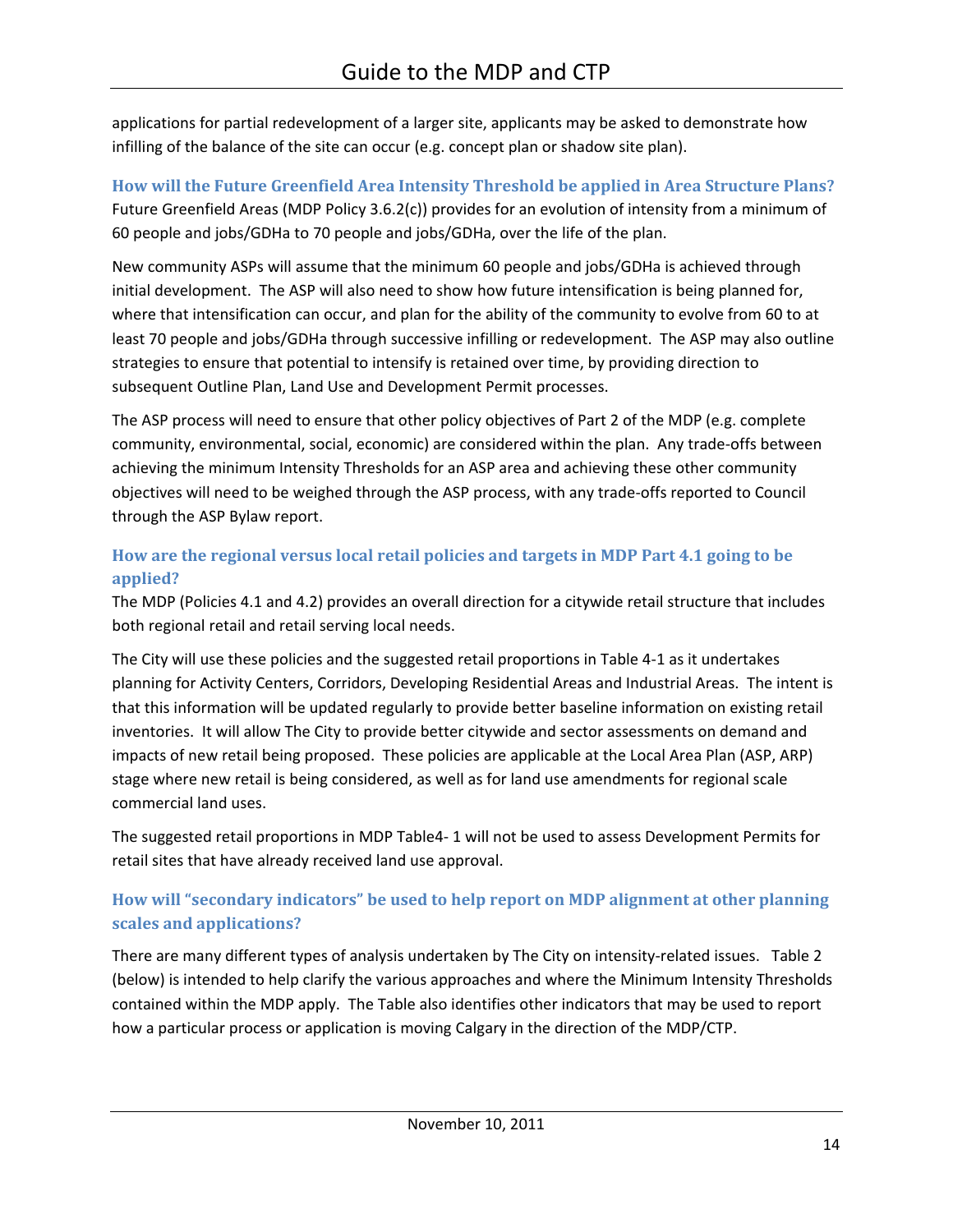# **Table 2: Measuring Thresholds at different planning scales**

| <b>Planning Scale</b>                                                                         | <b>Relevant Inputs</b>                                                                                                                              | <b>Example of possible</b><br>secondary indicators                                                                                                                                            | Approach                                                                                                                                                                                                                                                                                                          |
|-----------------------------------------------------------------------------------------------|-----------------------------------------------------------------------------------------------------------------------------------------------------|-----------------------------------------------------------------------------------------------------------------------------------------------------------------------------------------------|-------------------------------------------------------------------------------------------------------------------------------------------------------------------------------------------------------------------------------------------------------------------------------------------------------------------|
| <b>Regional Context Study</b>                                                                 | <b>Total Plan Area</b><br><b>Estimate of Gross</b><br>Developable Area for<br>identified future<br>planning cells (by ASP<br>areas and by Typology) | <b>Total Population and</b><br>Total Jobs forecast for an RCS<br>area                                                                                                                         | The Minimum Intensity Threshold is<br>applied generally to a projected Gross<br><b>Developable Area for each of the</b><br>applicable Typologies in the RCS.<br>This broad level of analysis provides<br>population and employment forecasts<br>that will be subject to refinement at<br>further planning stages. |
| <b>Area Structure Plan &amp;</b><br><b>Area Redevelopment</b><br>Plan<br><b>Non-statutory</b> | <b>Gross Developable Area</b><br>(by LAP and by Typology)                                                                                           | Residential, commercial,<br>mixed use Areas (in Ha)<br>Dwelling Units mix (e.g. Low,<br>medium and high density)                                                                              | The Minimum Intensity Threshold is<br>applied to the Gross Developable<br>Area according to the applicable<br>Typology.                                                                                                                                                                                           |
| community plans                                                                               |                                                                                                                                                     | Commercial mixes<br>Projected population (initial<br>and long-term for LAP)                                                                                                                   | For Future Greenfield Areas where an<br>overall minimum 60 and ultimate 70<br>people +jobs/GDHa is required, the<br>overall intensity number for the ASP<br>will include the minimum intensity<br>thresholds of any Community &                                                                                   |
|                                                                                               |                                                                                                                                                     | Projected jobs<br>(initial and long-term for LAP)                                                                                                                                             | Neighbourhood Activity Centres, and<br>Urban & Neighbourhood Corridors.                                                                                                                                                                                                                                           |
| <b>Outline Plan/Land Use</b><br>Amendment/<br><b>Subdivision</b>                              | <b>Gross Residential Area</b><br><b>Regional Land Use Area</b>                                                                                      | Projected Units - by type<br>Projected Population<br>Number of residential lots (by<br>type)<br>Projected employment FAR -<br>by type,<br>Projected Jobs<br>Number of Commercial/inst<br>lots | The Typology Intensity Threshold is<br>not used at this stage.<br>These applications are implemented<br>and aligned with the land use and<br>density policies of a specific Local Area<br>Plan, where one exists.                                                                                                 |
| <b>Development Permit</b>                                                                     | Net Developable Area                                                                                                                                | Units/ha<br>Projected Population<br>FAR by type<br>Projected jobs                                                                                                                             | The Typology Intensity Threshold is<br>not used at this stage<br>The Development Permit can be<br>reported for its alignment with the<br>intent of the Local Area Plan (where on<br>exists) and the Land Use District.                                                                                            |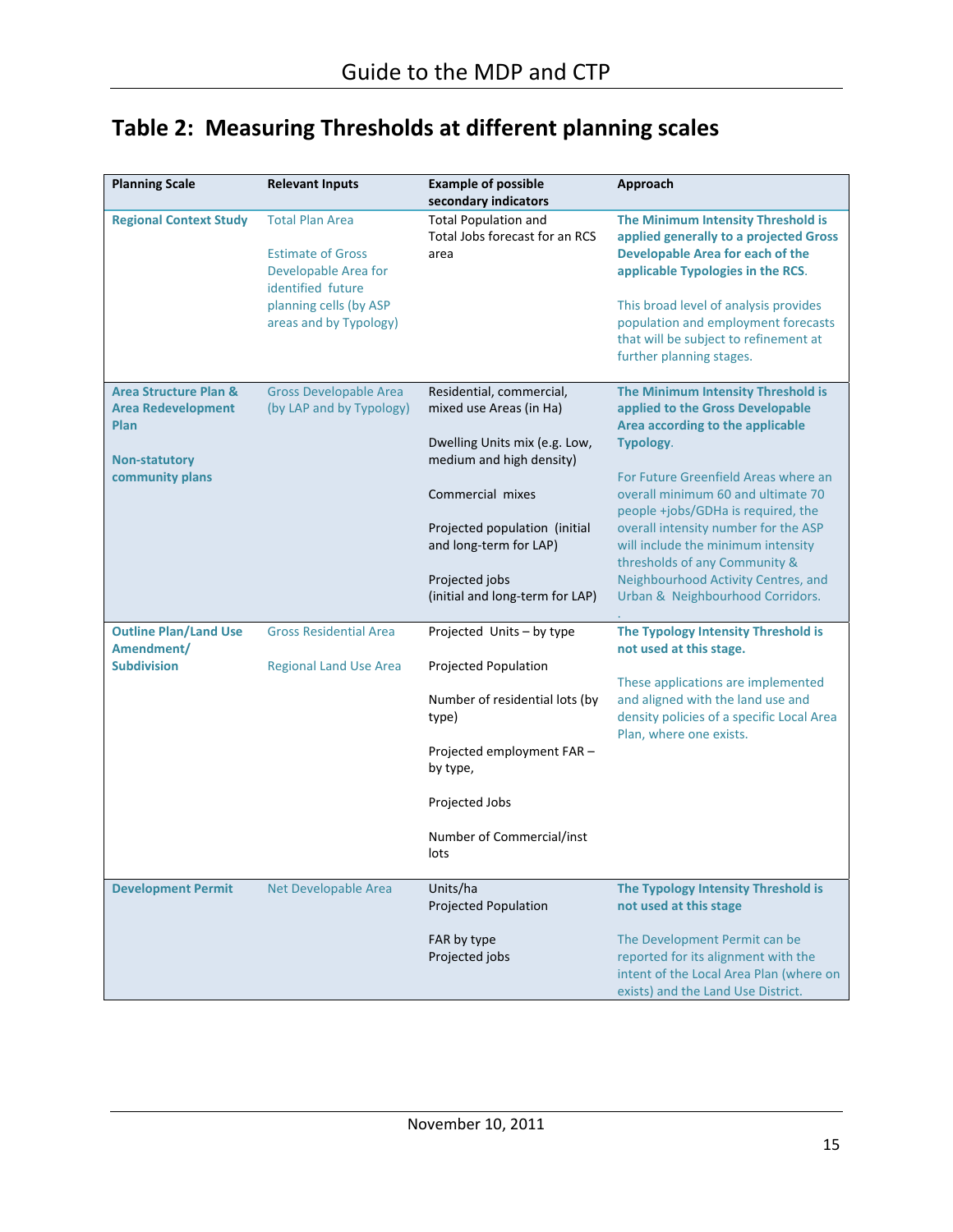### **APPENDIX 1 – Application Flow Diagrams**

**Land Use Amendment/Outline Plan - Decision Flow Diagram**

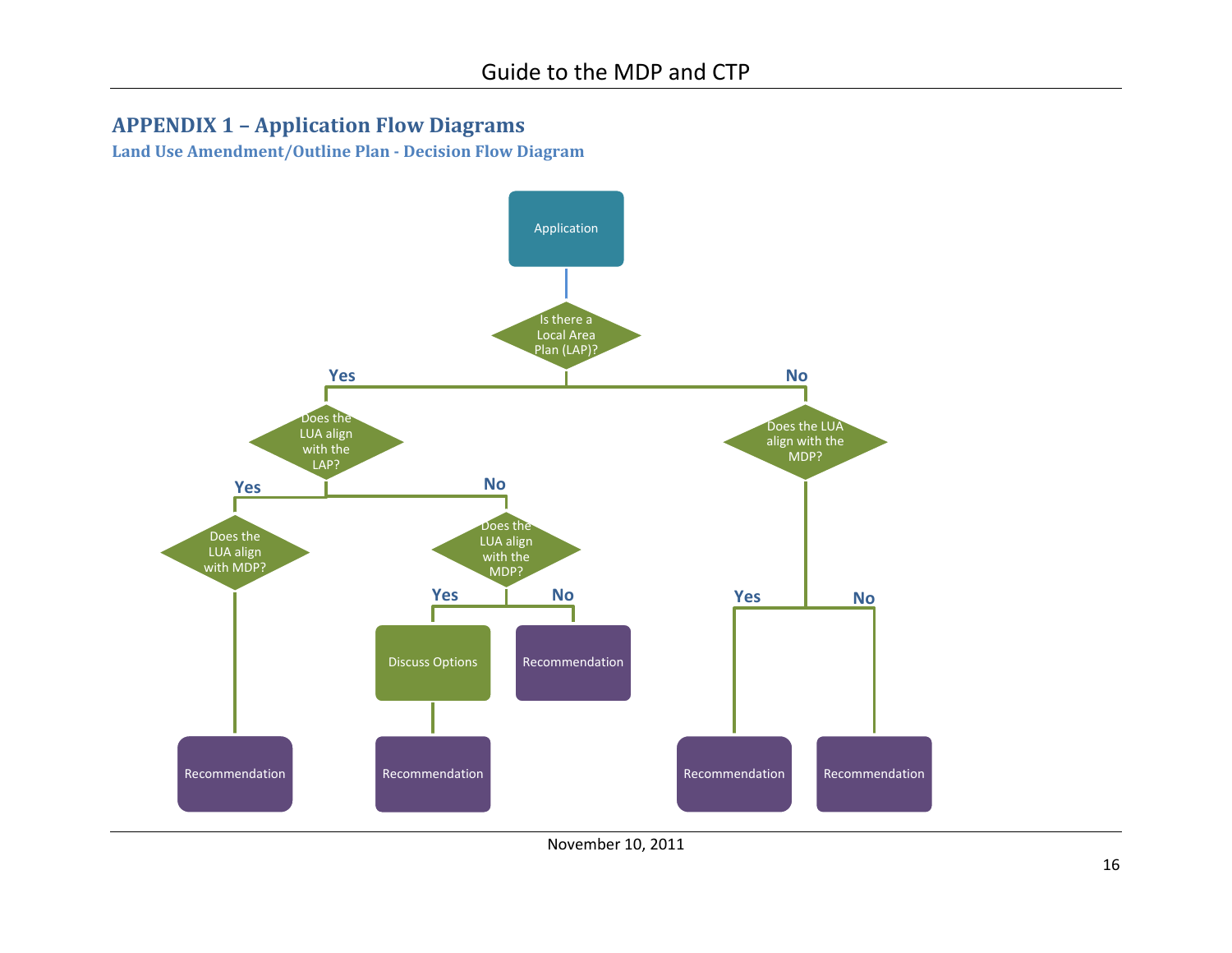#### **Land Use Application/Outline Plan - Process Description**

# Pre-application discussions

•Provide a high level analysis of how the application aligns with key policies of any LAP and the MDP and CTP. Specific areas of policy alignment and gaps should be identified: MDP citywide policies (Part 2), Typology (Part 3), land use, density and local context issues.

•In cases of misalignment with a Local Area Plan and/or the MDP andCTP, opportunity to discuss with applicant a revision to the application in a manner that is mutually beneficial and consistent with the planning policies.

•Note: The Minimum Intensity Thresholds in MDP Part 3 are not applied in absence of a Local Area Plan.

# CPAG Team Review

•CPAG review will include an assessment of the application in relation to the policies contained within any LAP, as well as MDP/CTP policies. Specific MDP policy areas include land use, density, local context and transition, urban design, and other policies that are applicable to the specific application. Also identify and discuss community comments.

•This should include evaluation and comments on how the application conforms with, or does not align with a LAP and/or the MDP/CTP. Where significant differences exist options may again be discussed to determine whether changes can be made to the application to demonstrate better alignment. It could include options to amend the LAP in conjunction with the Land Use approval.

# Decision Reporting

•With each recommendation, information should be reported to the Approving Authority that supports the decision. Policies of the MDP that are being achieved or policy misalignments should be reported. Specific secondary indicators that demonstrate how an application is moving in the direction of the MDP/CTP should be included as part of this reporting.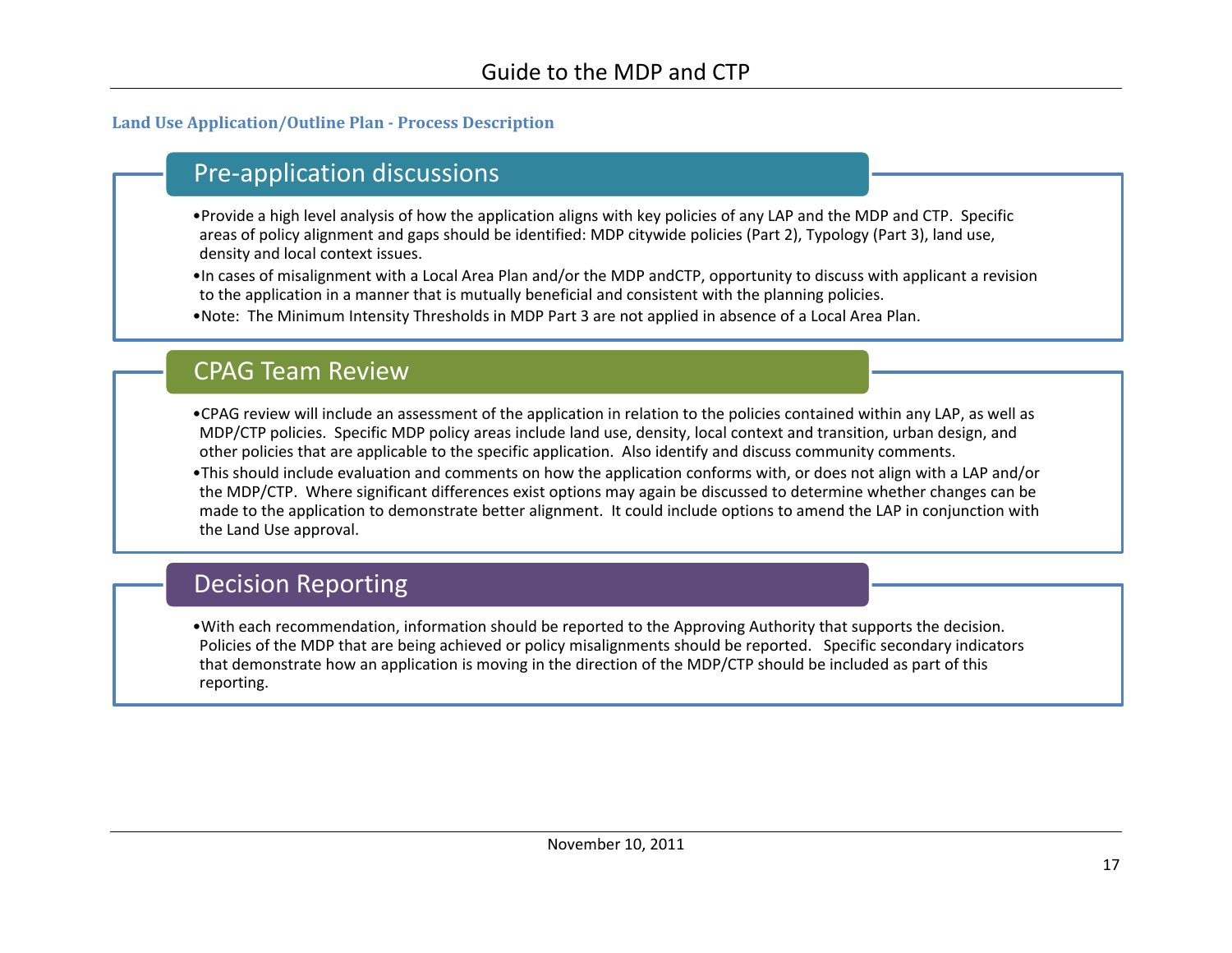



November 10, 2011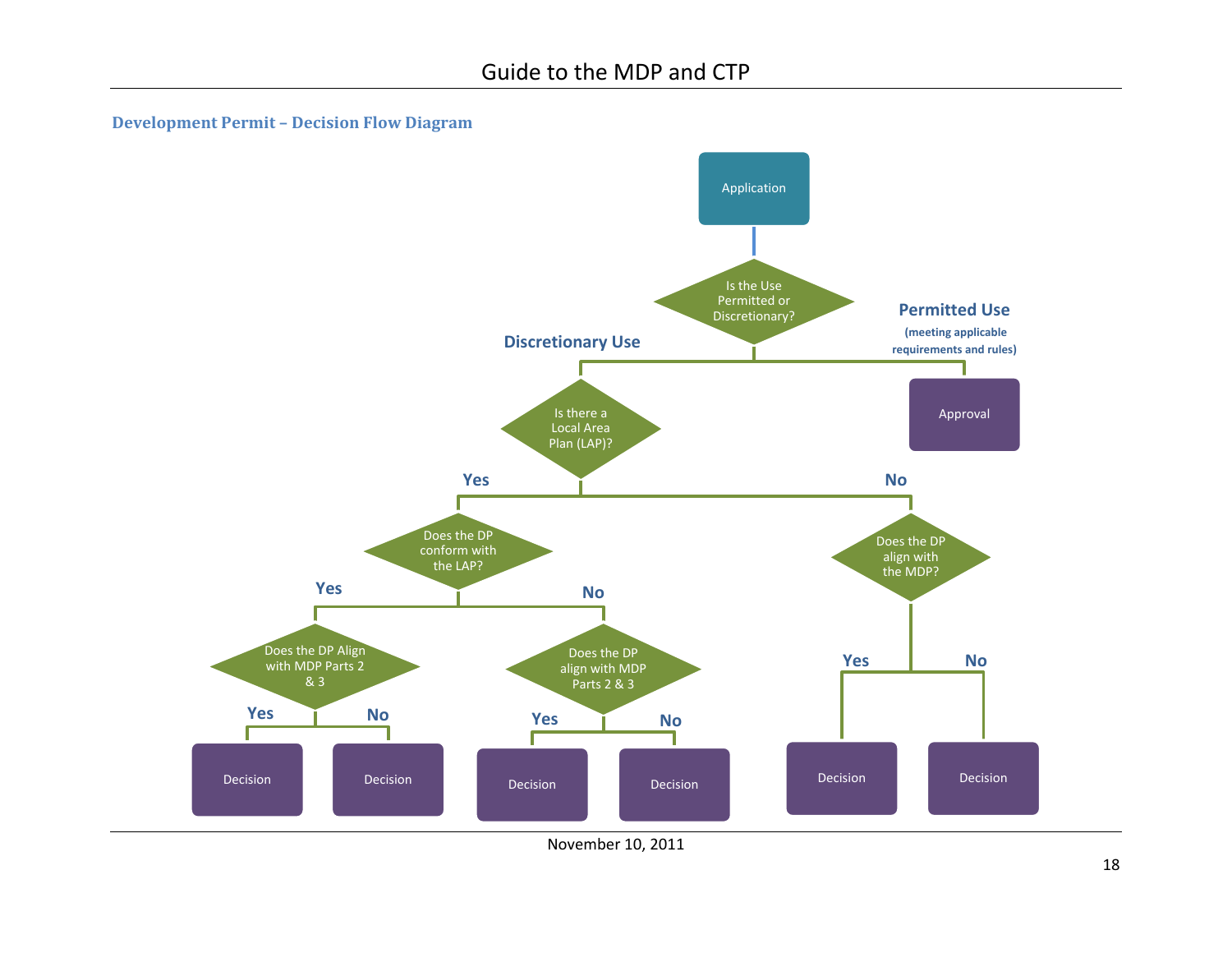#### **Development Permit - Process Description**

# Pre-application discussions

- •Provide a high level analysis of how the development permit application and Land Use District align with key policies of any LAP and the MDP/CTP policies. Specific areas of policy alignment and gaps should be identified, including: MDP citywide policies (Part 2), Typology (Part 3), land use, density and local context issues.
- •Note: The minimum Intensity Thresholds in MDP Part 3 are not applied in absence of a Local Area Plan.

## CPAG Team Review

- •If the application is for a Permitted Use that meets the applicable development requirements and rules of the Land Use District, the application is approved.
- •For Discretionary Uses, CPAG review will provide an assessment of the application in relation to the Land Use District, policies of the LAP (if applicable), as well as the MDP/CTP. How the application conforms with or does not align with policy will be identified. Specific MDP/CTP policy areas include land use, density, local context and transition, urban design, and other policies that are applicable to the specific application. Also identify and discuss community comments.
- •Where significant differences exist between the application and a LAP and/or the MDP/CTP, options may again be discussed to determine whether changes can be made to the application to demonstrate better alignment.

# Decision Reporting

•With each decision, information should be reported to the Approving Authority that supports the decision. Policies of the MDP that are being achieved or not being met. Specific secondary indicators that demonstrate how an application is moving in the direction of the MDP/CTP should be included as part of this reporting.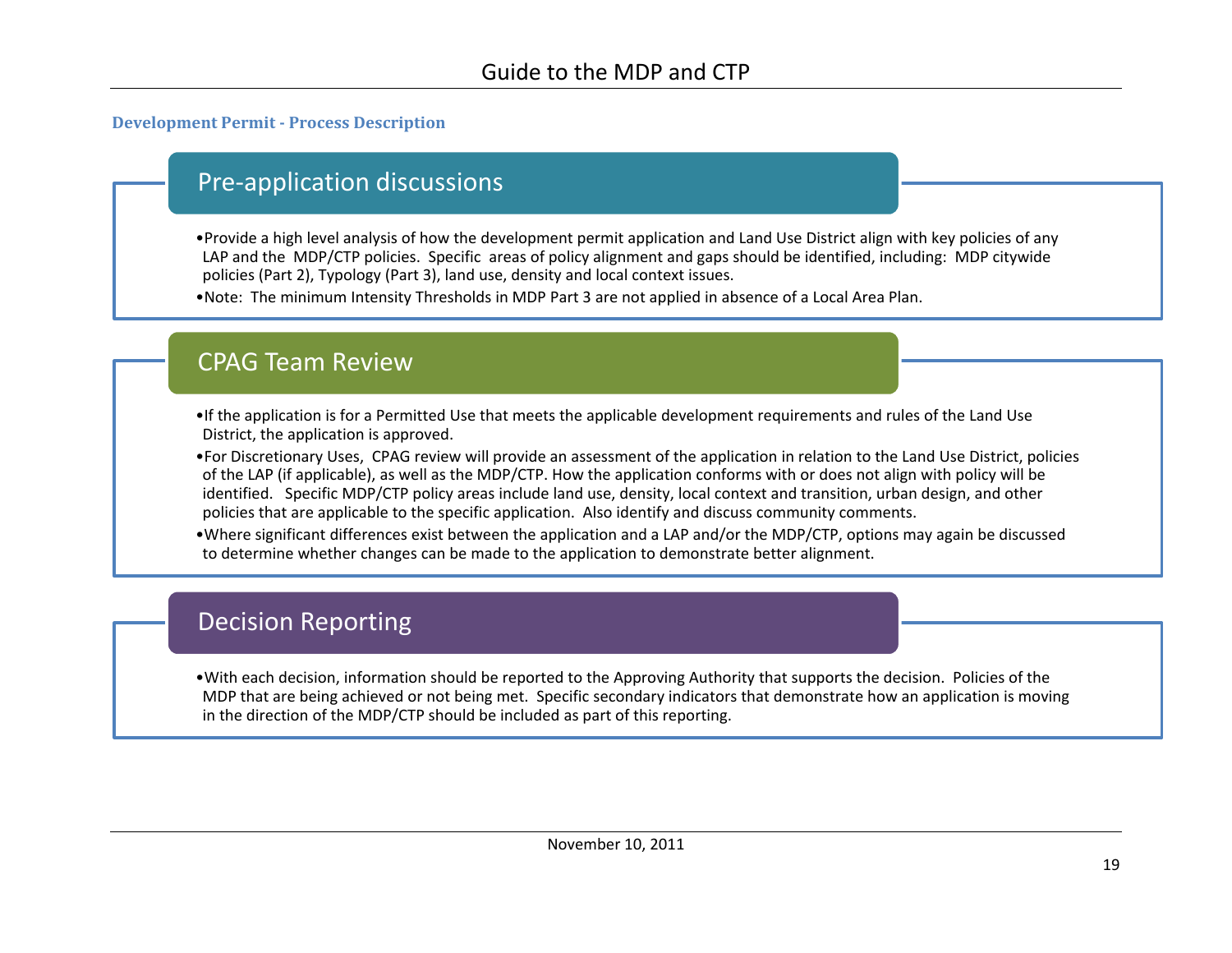# **APPENDIX II - Job Calculation Tables**

#### **Guidelines for Calculating Population/People in the Developed and Developing Areas**

The tables below provide a common method for calculating people per hectare, by each of the key dwelling unit types and the occupancy rate. These assumptions are regularly monitored by The City and this table will be updated from time to time as new data become available.

| Table A1 - Calculating Population, by Dwelling Unit Type in Developed Areas                                                                                 |                    |                       |                    |  |  |  |  |  |
|-------------------------------------------------------------------------------------------------------------------------------------------------------------|--------------------|-----------------------|--------------------|--|--|--|--|--|
| <b>Assumptions for Dwelling Units per Hectare:</b>                                                                                                          |                    |                       |                    |  |  |  |  |  |
| <b>Residential Type</b>                                                                                                                                     | Units per Hectare* | <b>Occupancy Rate</b> | People per Hectare |  |  |  |  |  |
| Low Density                                                                                                                                                 | $17 - 28$          | 2.8                   | $50 - 80$          |  |  |  |  |  |
| <b>Medium</b>                                                                                                                                               | $25 - 208$         | 2.4                   | $62 - 500$         |  |  |  |  |  |
| <b>High</b>                                                                                                                                                 | $225 - 1041$       | 1.6                   | $360 - 1667$       |  |  |  |  |  |
| * An assumption has been made about the Units per Hectare. The "anticipated" Units per Hectare will be<br>determined at the time of the Land Use Amendment. |                    |                       |                    |  |  |  |  |  |
|                                                                                                                                                             |                    |                       |                    |  |  |  |  |  |

Source: City of Calgary, Citywide Planning & Design Division/ City of Calgary Civic Census 2011

#### **Table A2 - Calculating Population, by Dwelling Unit Type in Developing Areas**

| <b>Assumptions for Dwelling Units per Hectare:</b> |                    |                       |                    |  |  |  |  |
|----------------------------------------------------|--------------------|-----------------------|--------------------|--|--|--|--|
| <b>Residential Type</b>                            | Units per Hectare* | <b>Occupancy Rate</b> | People per Hectare |  |  |  |  |
| Low Density                                        | $15 - 24$          | 3.3                   | $50 - 80$          |  |  |  |  |
| Medium                                             | $28 - 227$         | 2.2                   | $62 - 500$         |  |  |  |  |
| High                                               | $211 - 980$        | 1.7                   | $360 - 1667$       |  |  |  |  |

\* An assumption has been made about the Units per Hectare. The "anticipated" Units per Hectare will be determined at the time of the Land Use Amendment.

Source: City of Calgary, Citywide Planning & Design Division/ City of Calgary Civic Census 2011